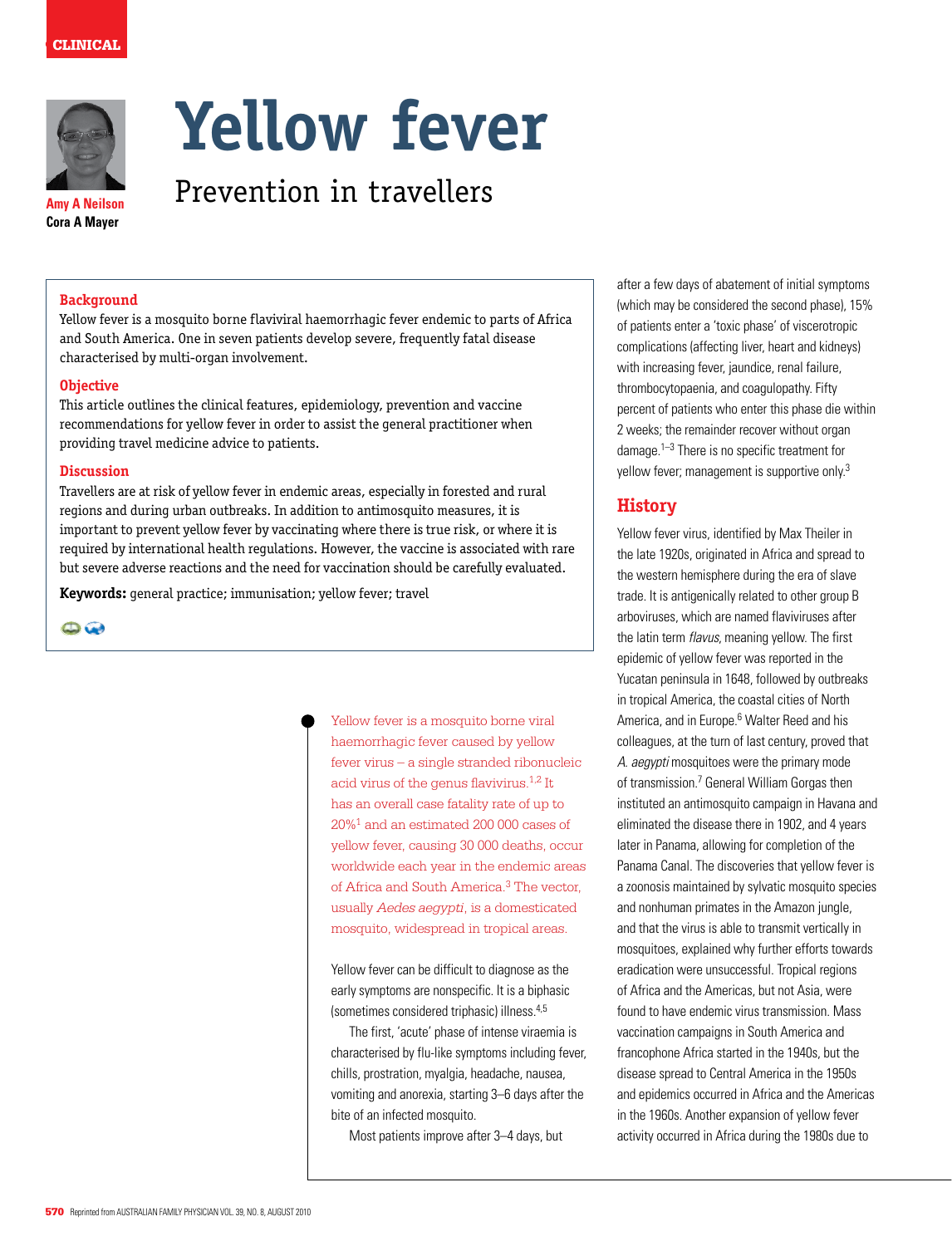amplification of the enzootic transmission cycle coupled with poor vaccine coverage.

In 1988, the World Health Organization and the Pan American Health Organization started to promote the inclusion of yellow fever vaccine in childhood vaccination schedules, with catch-up campaigns in 12 West African countries for those not covered.

# **Epidemiology**

Yellow fever occurs in the tropical parts of Africa and Central and South America (Figure 1, 2) where the virus is enzootic in rainforest monkey species and certain canopy mosquitoes. The disease is significantly underreported.<sup>1</sup>

Transmission can be vector borne (via the bite of an infected mosquito) or anthroponotic (human-tovector-to-human), and occurs in three ways:1,2

- • sporadic human cases of sylvatic or jungle yellow fever can occur if persons enter forest areas, with transmission of the virus from monkeys via mosquitoes
- 'intermediate' small outbreaks occur in African savannah regions adjacent to rainforest areas, where Aedes mosquito species can again transfer the virus from monkeys to humans and then between humans (anthroponotic transmission)
- large 'urban' epidemics can occur in cities and rural areas of tropical Africa and Central/South America where A. aegypti species are endemic. In these situations a viraemic individual can infect local mosquitoes who then continue to transmit the virus from person-to-person. There is also potential for blood borne transmission during the viraemic phase.

Although A. aegypti species are found throughout much of tropical Asia and Oceania (including northern Queensland), yellow fever has never been reported in these regions.<sup>1</sup>

Yellow fever has increased worldwide due to declining population immunity to infection, deforestation, urbanisation, population movements and climate change.<sup>3</sup> In West Africa, five urban epidemics have occurred since 2001, including Côte d'Ivoire, Guinea, Senegal, and Burkina Faso.<sup>1</sup>

# **Risk to travellers**

At least six cases of yellow fever, all fatal, have been reported in unvaccinated travellers to Africa and South America since 1996.<sup>1</sup> Only one case,

acquired in West Africa, has been reported in a vaccinated traveller.2

Risk to travellers varies depending on itinerary, season, and use of effective mosquito avoidance measures. Travellers are at risk in all areas in which yellow fever is endemic; the risk increases with travel to jungle areas (Table 1).<sup>8</sup> Risk in rural West Africa is higher between July to October, at the end of the rainy season, and at the start of the dry season (but risk is not absent at other times) (Figure 1). Risk in South America is greater during the rainy season (January to May) and highest in February/March, but urban epidemics can also occur at other times. Risk to travellers is lower than that in Africa;<sup>2</sup> the areas considered to be the highest risk are Bolivia, Brazil, Colombia, Ecuador and Peru (Figure 2).3

Approximate risk for an unvaccinated individual travelling for 2 weeks to an endemic area of West Africa is 50 per 100 000 of becoming ill, and 10 per 100 000 of death due to yellow fever. Risks in South America are 5 per 100 000 and 1 per 100 000 respectively (see Resources).<sup>2,9</sup>

## **Prevention in travellers**

Patients should stay indoors or under mosquito nets to avoid contributing to the transmission cycle.<sup>2</sup> Advice should be given regarding avoidance of epidemics and minimisation of high risk behaviour (eg. jungle visits). Personal protective measures are an important part of any travel medicine consultation where the traveller is heading to any region of mosquito borne disease. Mosquito avoidance includes the use of treated mosquito nets and screening of living and work areas (see Resources).<sup>1,2</sup>

In high risk areas such as West African savannah regions, it is advisable where possible to spray indoor living spaces, including secluded spaces such as closets, with pyrethrin insecticides.10 Yellow fever mosquito vectors usually bite during the day.<sup>1</sup>

# **Yellow fever vaccine**

Stamaril is the live, attenuated yellow fever virus (17D-204 strain) freeze dried vaccine available in







Australia. It is given as a single intramuscular or subcutaneous injection of 0.5 mL of reconstituted vaccine.8,11 Stamaril has an efficacy approaching 100% and is generally well tolerated. Protective immunity occurs within 1–2 weeks in 90–95% of people, and a single dose lasts at least 10 years.1,4,8 Under international health regulations, revaccination is required every 10 years.<sup>1</sup>

# **Contraindications**

- $\bullet$  Known anaphylactic sensitivity anaphylaxis related to a previous dose or any of the vaccine components
- • Anaphylaxis to eggs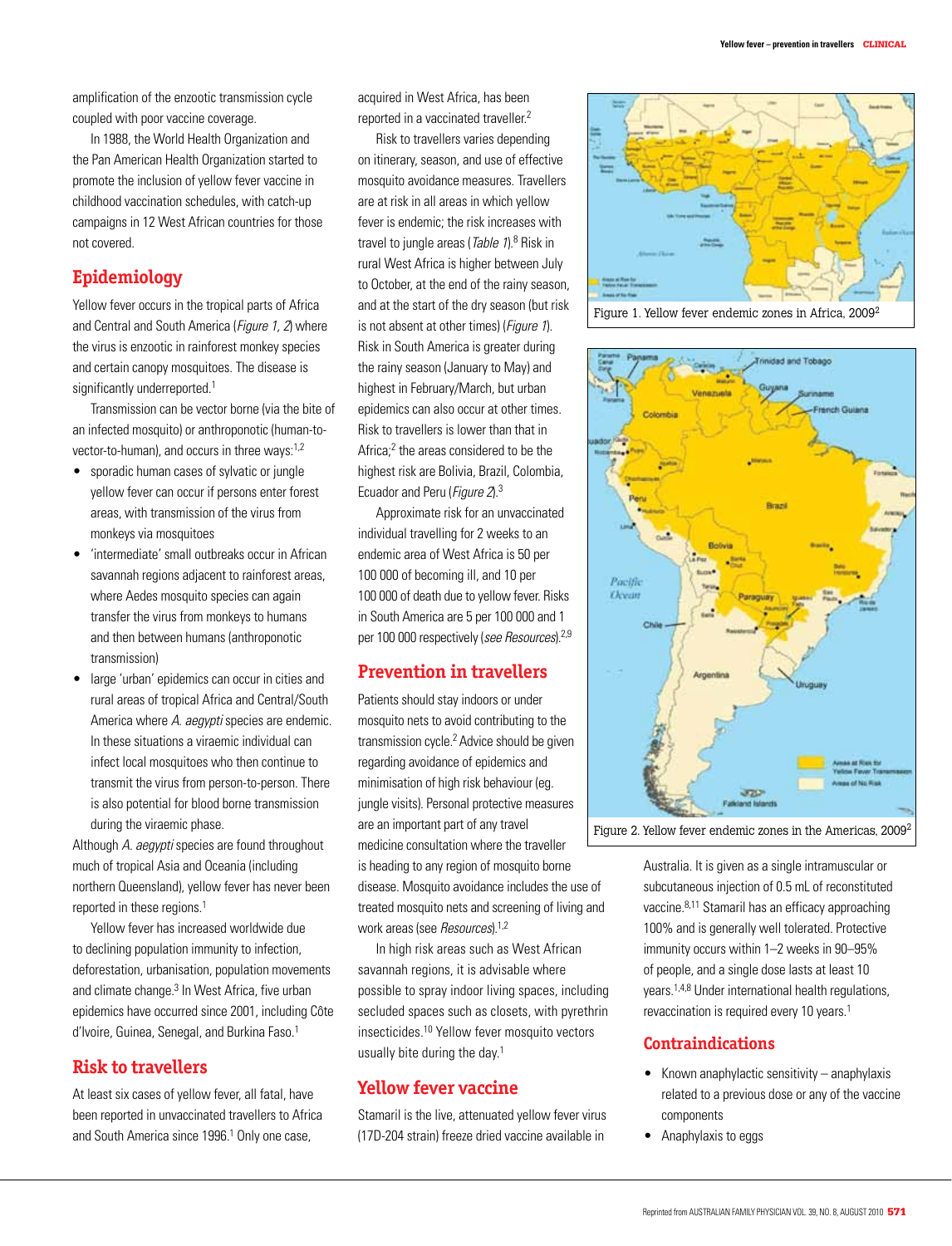- Age 9 months or less
- Altered immune status including symptomatic HIV or AIDS
- Thymus disorders including myasthenia gravis. thymoma, thymectomy and DiGeorge syndrome.<sup>1</sup>

Although the vaccine product information and various other sources recommend giving intradermal test doses to individuals with a history of egg allergy<sup>2,10,12</sup> (which in some cases may induce protective immunity even if the full dose is not given), $12$  this practice is not recommended by the National Health and Medical Research Council.<sup>1</sup> In individuals whose immune status is altered by HIV infection, and their risk of exposure to yellow fever is high, it is possible to give 17D vaccine if they are asymptomatic and CD4 cell counts are >200/mm3.2,10 Immunisation should be followed by measurement of the neutralising antibody response 2–4 weeks later as seroconversion rates and vaccine effectiveness may be reduced:<sup>1,2,10,13</sup> successful antiretroviral therapy may improve vaccine response.<sup>13</sup> A medical waiver should be considered for vaccine eligible HIV infected travellers who will not be at true risk and are considering vaccination only to satisfy international health regulations.<sup>2,10</sup> Yellow fever vaccine may also be given to individuals taking prednisolone orally at doses of 10 mg/ day (or 20 mg/day according to Centers for Disease Control) or less, or are using intranasal

### **Table 1. Yellow fever endemic countries**

### **West African countries**

Benin, Burkina Faso, Côte d'Ivoire, Gambia, Ghana, Guinea, Guinea-Bissau, Liberia, Mali, Mauritania, Nigeria, Senegal, Sierra Leone, Togo

# **Other African countries with risk of yellow fever transmission**

Angola, Burundi, Cameroon, Central African Republic, Chad, Republic of the Congo, Democratic Republic of the Congo, Equatorial Guinea, Ethiopia, Gabon, Kenya, Niger, Rwanda, Sao Tome and Principe, Somalia, Sudan, Tanzania, Uganda

### **Central and South American countries with risk of yellow fever transmission**

Argentina, Bolivia, Brazil, Colombia, Ecuador, French Guiana, Guyana, Panama, Paraguay, Peru, Suriname, Trinidad and Tobago, Venezuela

corticosteroids, are on systemic corticosteroid therapy for 2 weeks or less, or are receiving intra-articular, bursal or tendon corticosteroid injections.<sup>2,10</sup> Specialist advice should be sought where more detailed and individualised information is required.

### **Vaccine precautions**

### **Age**

Adults aged more than 60 years should be given yellow fever vaccine only if they intend to travel to endemic countries and have been informed about the risks of developing a severe complication.

### **Pregnancy**

As YF17D is a live vaccine, it should be avoided in pregnancy unless there is a risk of exposure to the virus. Pregnant women should be advised against travelling to endemic areas. Those who insist on going ahead with a risky itinerary against medical advice, especially to West Africa or outside urban areas of any other endemic country, should receive yellow fever vaccine. Many pregnant women have received this vaccine with no evidence of adverse outcomes.<sup>1</sup> Congenital infection of the fetus occurs in approximately 1–2% but has not been associated with fetal abnormalities,<sup>10</sup> although a slightly increased risk has been noted for minor, mostly skin, malformations after vaccination in early pregnancy.<sup>2</sup> There are no grounds for termination if the vaccine is given in the first trimester.1 As the efficacy data for immunisation during pregnancy is conflicting, it is worthwhile considering measuring antibody titres after immunisation.<sup>14</sup> A medical waiver should be given to pregnant women where the risk of exposure is considered less than the risk of vaccination.2

### **Breastfeeding**

It is not known whether the yellow fever vaccine is excreted in breast milk. One suspected case of yellow fever vaccine associated neurotropic disease (YEL-AND) was reported in an exclusively breastfed baby 1 month of age after maternal vaccination.15 Breastfeeding women should avoid vaccination unless high risk travel is unavoidable.<sup>2</sup>

# **Administration of other vaccines on the same day**

Other live virus vaccines such as measles-mumpsrubella should be administered on the same day

as yellow fever vaccine, or separated by a 4 week interval. Other travel related vaccines may be given on the same day or at any time before or after the vellow fever vaccine.<sup>1</sup>

### **Adverse events**

Most adverse events occur after primary vaccination.9,10 Up to 25% of patients experience mild side effects including myalgia, headache, low grade fever or discomfort at the injection site.<sup>8,9,16</sup> Adults over 60 years of age are at increased risk of rare and severe systemic adverse events.

### **Severe adverse events**

Immediate hypersensitivity reactions including urticarial rash and/or wheeze are uncommon. Anaphylaxis occurs in 1.8 cases per 100 000 vaccines administered.2

Yellow fever vaccine associated neurotropic disease includes different neurological syndromes including meningoencephalitis, Guillain-Barré syndrome, acute disseminated encephalomyelitis, bulbar palsy and Bell palsy. In the past it occurred mainly in infants as encephalitis,<sup>10</sup> leading to a change in vaccine recommendations to exclude infants <9 months of age (or <6 months of age in an epidemic situation).1,2 The onset ranges from 3–28 days postvaccination, usually in first time vaccinees. The incidence is 0.8 per 100 000 doses and is higher in persons aged 60 years or more (1.6 in 100 000 in the 60–69 years age group and 2.3 per 100 000 in those aged 70 years or more).2 Where YEL-AND has occurred in adults, the recovery has usually been rapid and complete.16

Yellow fever vaccine associated viscerotropic disease (YEL-AVD) – multi-organ failure – has resulted in deaths, mostly in elderly persons. Patients usually present 2–5 days following vaccination. The illness is similar to fulminant yellow fever. Risk factors include age >60 years and a history of thymus disease or thymectomy.1,2,9,10,16–18 It is likely that these events are underreported; the risk generally quoted is 1 in 200 000–400 000,6,10,17 but rises to 1 per 100 000 doses in the 60–69 years age group and 2.3 per 100 000 doses in persons aged 70 years or more.<sup>2</sup> A cluster of cases recently occurred in Peru during a postdisaster yellow fever vaccination campaign.<sup>18</sup> It has been recommended that patients who present with an undiagnosed febrile illness within 10 days of vaccination should be investigated, and